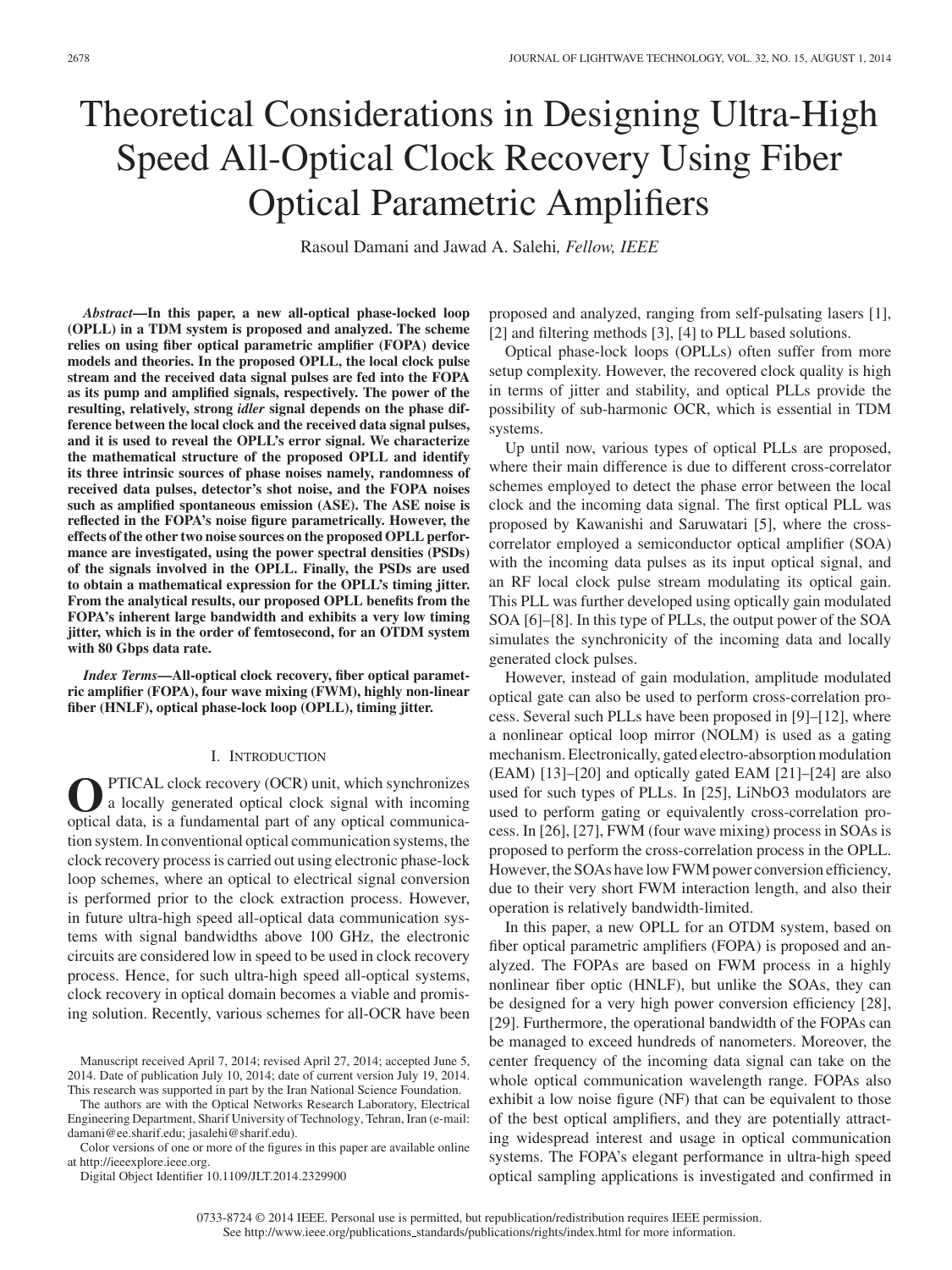

Fig. 1. (a) Proposed All-Optical PLL block diagram. (b) Photodetector's filtered output current as a function of time delay between clock and data signals,  $\theta$ .(c) a typical FOPA gain spectrum.

[30]–[33]. Recently, new generations of HNLFs are introduced, encompassing holy, micro-structured and W-type optical fibers. Nonlinear coefficient of such fibers is up to four orders of magnitude greater than the nonlinear coefficient of the ordinary HNLF fibers [34], [35]. The above impressive progress in fiber nonlinearity, dramatically reduces the required excess optical power and fiber length in the FOPA. As expressed previously, this paper proposes and analyzes a new all-OCR scheme based on FOPA in optical communication systems, which can potentially be a promising clock recovery method in the future ultra-high speed optical communications.

This paper is organized as follows. In Section II, the system model and its principles of operation will be discussed. In Sections III and IV we describe the statistical model of the OPLL by analyzing its error signal and the resulted timing jitter. In Section V we investigate the analytical results obtained in the previous sections. Section VI concludes this paper. Appendices A and B exhibit the details of the analyses employed in the OPLL error signal derivation.

#### II. SYSTEM MODEL AND PRINCIPLE OF OPERATION

The fundamental configuration and block diagram of our proposed OPLL is shown in Fig. 1(a). As it is evident from the block diagram, the incoming data and the local clock pulses are combined via an optical coupler and injected to a highly non-linear fiber (HNLF). From the fiber optical parametric amplifier's (FOPA) theory [36], the interaction between the clock and data signals yields an amplified FWM signal known as*idler*, with an average power that is a function of the time overlapping of the clock and data pulses. The relatively high intensity clock pulse stream acts as FOPA's pump signal. The amplifier is followed by an optical band pass filter, passing through the *idler* signal only, and a low speed photo detector to detect the *idler*'s average power.

The photodetector's output current is proportional to *idler*'s average power and is used to construct the OPLL's phase error signal, which is further filtered and applied to the voltage controlled oscillator (VCO). The combination of a VCO and an optical source (where both may be compacted in one unit) generates the optical clock, which is fed back into the FOPA. With relatively short fiber length and appropriate pulse widths, the walk off effect between clock and data pulse streams can be negligible and the *idler*'s time-dependent power can be derived using quasi-continuous wave (CW) FOPA solutions [36]. Thus, in our pulsed pump FOPA, the *idler* power signal,  $P_{id}(t)$ , equals to

$$
P_{\rm id}(t) = P_d(0, t) \left(\frac{\gamma P_c(t - \theta)}{g(t - \theta)}\right)^2 \sinh^2(g(t - \theta)L)
$$

$$
= P_d(0, t)G(t) \tag{1}
$$

where, L,  $\gamma$ ,  $\theta$ ,  $P_c(t)$ , and  $P_d(0,t)$  are respectively the HNLF fiber length, fiber nonlinear coefficient, time delay between the clock and data pulse streams, pump (here the local clock) power and the data signal power. Here the pump is assumed not to be depleted and similarly due to relatively short fiber length, fiber attenuation coefficient is also ignored.  $G(t)$  and  $g(t)$  denote the FOPA gain and parametric gain coefficient, respectively, and are expressed as follows:

$$
G(t) = \left(\frac{\gamma P_c(t-\theta)}{g(t-\theta)}\right)^2 \sinh^2(g(t-\theta)L)
$$
 (2)

$$
g(t) = \sqrt{(\gamma P_c(t))^2 - \left(\frac{\kappa(t)}{2}\right)^2} \tag{3}
$$

where  $\kappa(t)$  indicates the phase mismatch factor of the FOPA, and it is responsible for group velocity dispersion due to linear dispersion and nonlinear Kerr effect.

The detector's output current,  $i(t)$ , which makes the OPLL's error signal, is proportional to

$$
i(t)\alpha \langle P_{id}(t)\rangle_t = \langle P_d(0, t-\theta) \left(\frac{\gamma P_c(t)}{g(t)}\right)^2 \sinh^2(g(t)L)\rangle_t
$$
\n(4)

where  $\langle \cdot \rangle_t$  denotes a time averaging operation, which is imposed by the low pass electron response of the photodetector. Fig. 1(b) shows a typical photocurrent signal,  $i(t)$ , as a function of delay time,  $\theta$ . As it can be easily seen from the figure, the error current signal contains a DC offset component, denoted by  $I_{os}$ , and should be subtracted in order to achieve a bipolar error signal. The feedback mechanism is designed to force the error signal to zero by locking the clock and data pulses together with delay,  $\theta_0$ , determined by the position of zero-crossing point, as shown in Fig. 1(b).

Fig. 1(c) shows a typical spectrum of an FOPA. The maximum gain is achieved when the signal wavelength (here the data signal) satisfies the phase matching condition, i.e.,  $\kappa(t) \approx 0$ , [36]. In this case,  $g(t - \theta) = \gamma P_c(t - \theta)$  and (1) simplifies to

$$
P_{\rm id}(t) = P_d(0, t) \sinh^2(\gamma P_c(t - \theta)L) = G_{\rm ph}(t) P_d(0, t)
$$
 (5)

where the gain of the FOPA in  $(5)$  is subscripted by ph to show the phase matching condition. Under this condition, we call the FOPA to be operating in phase matching or maximum gain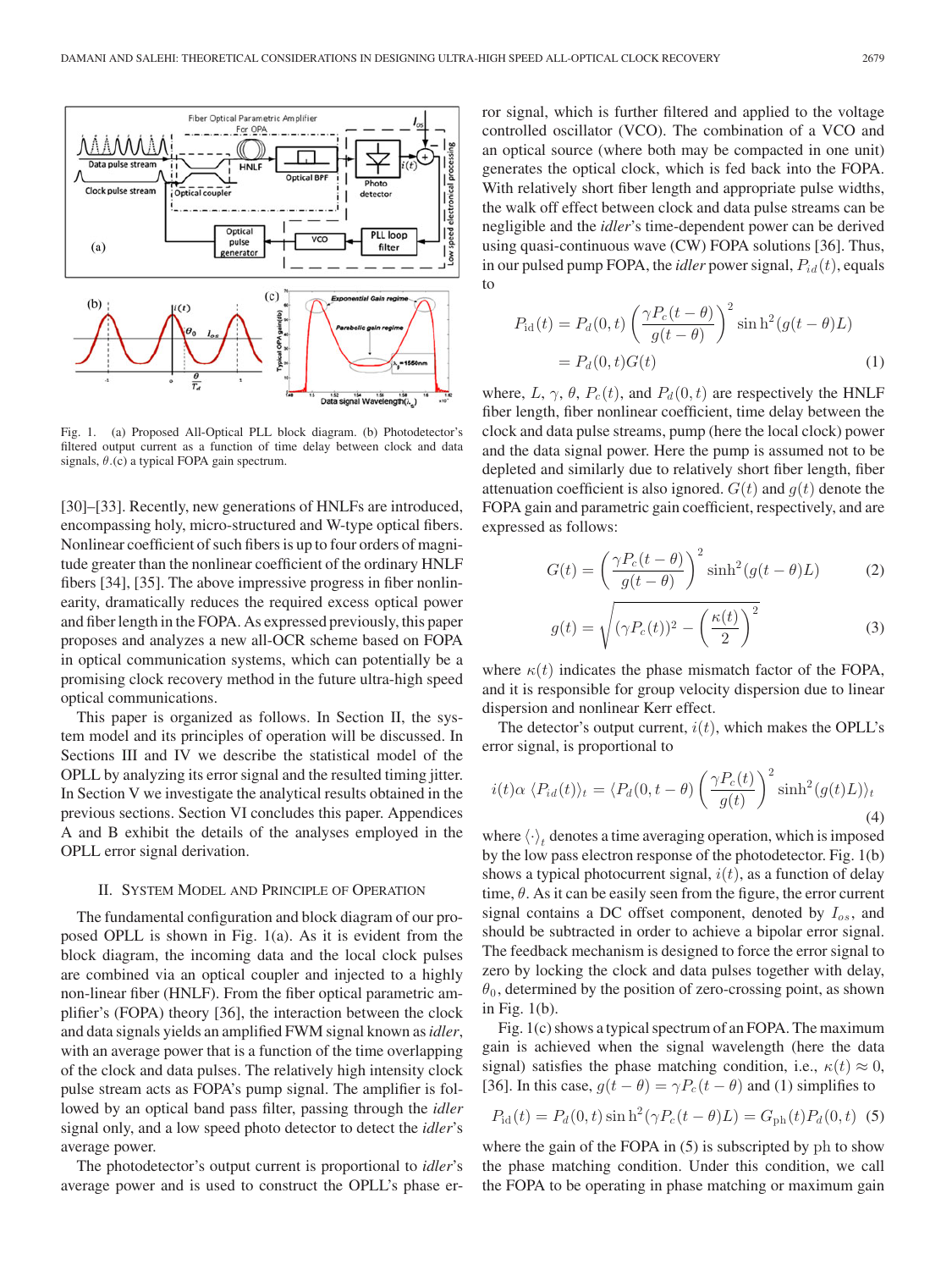regime, and the corresponding gain is denoted by

$$
G_{\rm ph}(t) = \sinh^2(\gamma P_c(t-\theta)L). \tag{6}
$$

Furthermore, with a data signal wavelength in the vicinity of the wavelength of the clock signal, the fiber dispersion becomes negligible and  $\kappa(t) \approx 2\gamma P_c(t)$ . Consequently, the FOPA gain coefficient,  $g(t)$ , converges to zero and (1) further simplifies to

$$
P_{\rm id}(t) = P_d(0, t)(\gamma P_c(t - \theta)L)^2 = G_{\rm par}(t)P_d(0, t) \tag{7}
$$

where the *idler* power becomes a parabolic function of the power of pump (here the local clock) signal. Under this condition, we call the FOPA to be working in the parabolic gain regime. The corresponding gain is subscripted by, par, to diagnose the parabolic gain condition. As shown in Fig. 1(c), the parabolic gain approximately corresponds to the minimum gain of the FOPA in its gain bandwidth. For this case, the gain is expressed as

$$
G_{\text{par}}(t) = (\gamma P_c(t - \theta)L)^2.
$$
 (8)

In this paper we assume the pump and signal beams to be co-polarized and injected into a polarization maintaining (PM) fiber. Using a fiber with random birefringence, the same equations hold, except the effective fiber nonlinearity decreases by a factor of 8/9, [35], [36], which is negligible and can be compensated with an increase in the pump power by a factor of 9/8. In a very long fiber, dispersion fluctuations may not be negligible and they will affect the resulting FOPA's gain. To avoid this effect, we assume the fiber to be well designed and have relatively short length.

In Section III, we will analyze the OPLL noise behavior using FOPA in both phase matching and parabolic gain regimes.

#### *A. Sources of Noise in FOPA Based OPLL*

Several sources of phase noise contribute to OPLL's timing jitter. The VCO's phase noise; timing jitter of the incoming data pulses; and other noises due to electronic devices are some examples. However, in this paper we do not consider any of the aforementioned noise sources, since they have identical behavior in all previously introduced PLLs and extensively studied in literature [37]–[39]. Thus, as in [40] we consider only those sources of noise that are intrinsic to our OPLL and cannot be reduced using lower noise electronic devices. In this context, three such sources of noise are of interest. The first is due to the random nature of the incoming data pulse train, whose interaction with the clock pulses produces the phase error signal, leading to some random fluctuations in the resulting error signal. The second source of noise is the shot noise due to the receiver's photodetector and the third source of noise arises from the optical amplifier, such as amplified spontaneous emission noise, noisy pump signal, and Raman gain noise [41]–[43], which, together cause an increase in NF of FOPA amplifier.

However, in this paper, for the sake of mathematical simplicity, we do not consider directly the amplifier's noises in our derivations. Instead, the effect of such noises will be reflected in the NF of the FOPA. In other words, the OSNR deterioration due to amplifier's noise will be considered by increasing the noise power resulted from the other noise sources, i.e., the data randomness and the photodetector's shot noises, by a factor of NF.

#### III. STATISTICAL MODELING

To model the aforementioned noise sources, in the context of statistics, we begin by assuming that the output photocurrent from the detector, i(t), is a *filtered shot noise process* [40] with  $a(t)$  acting as its non-filtered equivalent. Hence,  $a(t)$  is, in turn, generated by the input photon count rate process, denoted by  $n(t)$ , which can be expressed as

$$
n(t) = \alpha P_{\rm id}(t) \tag{9}
$$

where  $P_{\text{id}}(t)$  is the power of the *idler* signal and  $\alpha$  is a proportionality factor and is related closely to the photodetector's quantum efficiency factor  $(\eta)$ , Plank's constant  $(h)$  and the light frequency (f) as  $\alpha = \frac{\eta}{hf}$ .

Actually, the detector's photocurrent, i.e.,  $i(t)$ , can be interpreted as  $a(t)$  after passing through a filter, which is the detector's electron response,  $h_e(t)$ ; in other words  $i(t) = a(t) * h_e(t)$ where (∗) denotes the convolution operation. The Fourier transform of  $h_e(t)$ ,  $H_e(f)$ , is such that  $H_e(0) = q$ , where q represents the elementary charge. Also the aforementioned offset DC current,  $I_{\text{os}}$ , is related to DC component of  $a(t)$ , denoted by  $A_{\rm os}$ , so that the relation  $A_{\rm os} = I_{\rm os}/H_e(0) = I_{\rm os}/q$  holds. Consequently subtracting  $A_{\text{os}}$  from  $a(t)$  is equivalent to canceling the DC component of  $i(t)$ .

The photodetector can be modeled as a new photodetector with infinite bandwidth with output,  $a(t)$ , followed by a low pass filter with transform function,  $H_e(f)$ , which is combined with the OPLL loop filter. Hence, instead of  $i(t)$ ,  $a(t)$  can be interpreted as the OPLL's error signal. Furthermore, the mean and power spectra of  $a(t)$  and  $n(t)$  are closely related namely [44]

$$
a(t) = \bar{g}n(t) \tag{10}
$$

$$
S_a(f) = \overline{g^2} \overline{n(t)} + \overline{g}^2 S_n(f) \tag{11}
$$

where  $S_a(f)$  and  $S_n(f)$  are the power spectral densities (PSD) of  $a(t)$  and  $n(t)$ , respectively. And  $\bar{g}$  and  $g^2$  represent the first and second moments of the detector's avalanche gain.

With the above assumptions, the statistical analysis of the OPLL simplifies, specially, in obtaining the statistical properties of  $n(t)$ ; which, in turn, requires the data and clock signal forms. In this paper we assume the clock and data signals to be of the form

$$
C(t) = \sum_{m = -\infty}^{\infty} P_c(t - mT_c)
$$
 (12)

$$
D(t) = \sum_{m = -\infty}^{\infty} b_m P_d(t - mT_d)
$$
 (13)

where  $b_m \in \{0, 1\}$  represent the binary data stream in an ON-OFF keying modulation system.  $T_d$  and  $T_c$  are data and clock pulse periods in an OTDM system with  $N$  users, and are related as  $T_c = NT_d$ . In (12) and (13),  $P_c(t)$  and  $P_d(t)$  represent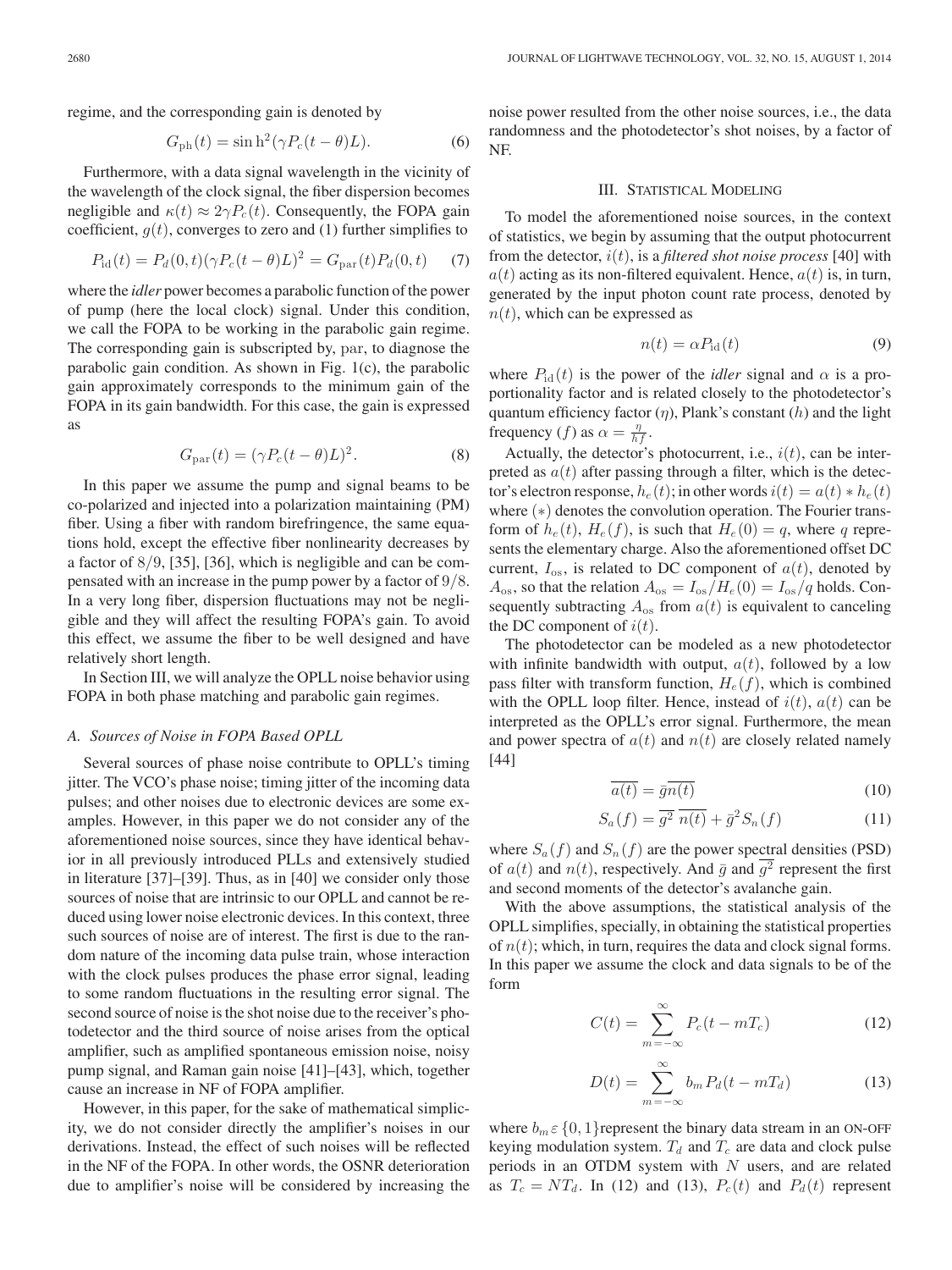zero-centered pulses of clock and data, respectively, and are assumed to be Gaussian pulses as in [40]

$$
P_c(t) = \frac{\bar{P}_c \sqrt{\frac{1}{\pi}} T_c}{W} \exp\left(-\frac{t^2}{W^2}\right) \prod_{T_c}(t)
$$

$$
= a_c \exp\left(-\frac{t^2}{W^2}\right) \prod(t)
$$
(14)

$$
=a_c \exp\left(-\frac{c}{W^2}\right) \prod_{T_c}(t)
$$
\n(14)

$$
P_d(t) = \frac{2\bar{P}_d\sqrt{\frac{1}{\pi}T_d}}{W} \exp\left(-\frac{t^2}{W^2}\right) \prod_{T_d}(t)
$$

$$
= a_d \exp\left(-\frac{t^2}{W^2}\right) \prod_{T_d}(t) \tag{15}
$$

where  $\overline{P_c}$  and  $\overline{P_d}$  denote the average power of clock and data signals,  $\Pi_T(t)$  is a rectangular zero-centered pulse with unit height and duration,  $T, T \in \{T_c, T_d\}$ . The parameter, W, is the pulse width parameter and it is assumed to be the same for both clock and data pulses. The parameters  $a_c$  and  $a_d$  are defined to simplify the corresponding expressions and the factor 2 in (15) is due to the fact that the data stream consists of equally likely zeros and ones. Using the above signal forms, the count rate  $n(t)$  and the  $\theta$ -dependent mean value of  $a(t)$  is derived, using the FOPA in both prescribed gain regimes.

#### *A. FOPA in Phase Matching (Maximum) Gain Regime*

As described in the previous section and from (10) and (11), it is necessary to obtain the statistics of  $n(t)$  in order to achieve the statistics of the error signal,  $a(t)$ . In this subsection, the mean value of  $a(t)$  is obtained assuming FOPA to be operating in phase-matching condition. From  $(5)$ ,  $(9)$ ,  $(12)$ – $(15)$ , it is easily shown that

$$
n(t) = \alpha P_{\rm id}(t) = \alpha D(t) \sinh^2(\gamma LC(t - \theta)). \tag{16}
$$

It can be observed that  $n(t)$  is a cyclostationary random process [40]. As a result, assigning a common random phase with uniform distribution between  $0$  and  $T_c$  to the clock and data signals (which doesn't affect their relative time delay), makes  $n(t)$  a stationary random process with time independent statistics. Assuming the clock and data pulse widths not to be significantly different, it will be reasonable to assume each clock pulse to be restricted in the time duration of two consecutive data pulses in the OTDMA system, as illustrated in Fig. 2. So, the time-independent mean value of  $a(t)$ , conditioned on a fixed time difference  $\theta \in [0, T_d]$ , can be expressed as (A11)

$$
\bar{a} = \bar{g}\overline{n(t)} = \bar{g}\frac{\alpha W^2 \pi a_d}{2T_c^2 \sqrt{2}} \sum_{l=1}^{\infty} \frac{(2\gamma La_c)^{2l}}{(2l)!\sqrt{l}}
$$

$$
\times \left\{ 1 + 2 \sum_{k=1}^{\infty} \exp\left(-\frac{k^2 \omega_c^2 W^2}{4} \left(1 + \frac{1}{2l}\right)\right) \right\}
$$

$$
\times \cos\left(\frac{k\omega_c T_d}{2}\right) \cos\left(k\omega_c \left(\theta - \frac{T_d}{2}\right)\right) \right\} \qquad (17)
$$



Fig. 2. (a) Typical signals of an OTDM system. (b) and (c) Resulting *idler* signals with different delay times,  $\theta$ .

where  $\omega_c = \frac{2\pi}{T_c}$  is the angular frequency of the clock pulse rate.

#### *B. FOPA in Parabolic Gain Regime*

Using the FOPA in its parabolic gain regime, we repeat the process of the previous subsection. From  $(7)$ ,  $(9)$ ,  $(12)$ – $(15)$ ;  $n(t)$  can be expressed as

$$
n(t) = \alpha P_{\text{id}}(t) = \alpha D(t)(\gamma LC(t - \theta))^2 = \alpha a_d (\gamma La_c)^2
$$
  
 
$$
\times \sum_{m = -\infty}^{\infty} \sum_{n = -\infty}^{\infty} b_m e^{-\frac{(t - m T_d)^2}{W^2}} e^{-\frac{2(t - n T_c - \theta)^2}{W^2}} \prod_{T_d}
$$
  
 
$$
\times (t - m T_d) \prod_{T_c} (t - n T_c - \theta).
$$
 (18)

With the conditions described previously, the  $\theta$ -dependent mean value of  $a(t)$  can be derived as (A12)

$$
\bar{a} = \bar{g}\overline{n(t)} = \bar{g}\frac{\alpha W^2 \pi a_d (\gamma La_c)^2}{T_c^2 \sqrt{2}}
$$

$$
\times \left\{ 1 + 2 \sum_{k=1}^{\infty} \exp\left(-\frac{3k^2 \omega_c^2 W^2}{8}\right) \cos\left(\frac{k\omega_c T_d}{2}\right) \right\}
$$

$$
\times \cos\left(k\omega_c \left(\theta - \frac{T_d}{2}\right)\right) \left\}.
$$
(19)

The parameter  $\bar{a}$ , derived in the above, is time-independent and resembles the low-speed photodetector's output current as a function of time delay  $\theta$ . The elements of the series in (17) and (19) converge rapidly to zero, and practically only the first few elements are needed to be considered.

## IV. OPLL ERROR SIGNAL ANALYSIS

In this section, the OPLL's error signal,  $a(t)$ , will be analyzed in order to obtain a closed form expression for the OPLL's output timing jitter. As previously mentioned, the  $\theta$ -dependent mean,  $\bar{a}$ , resembles the output current of the photo detector and its DC offset should be cancelled in order to obtain a bipolar error signal. However, the signal,  $a(t)$ , has random fluctuations due to prescribed noises, and it can be written as the sum of its mean,  $\bar{a}$ , and a zero-mean additive noise  $\nu(t)$ . As in [40], we linearly approximate the error signal,  $a(t) - A_{\text{os}}$ , in the vicinity of the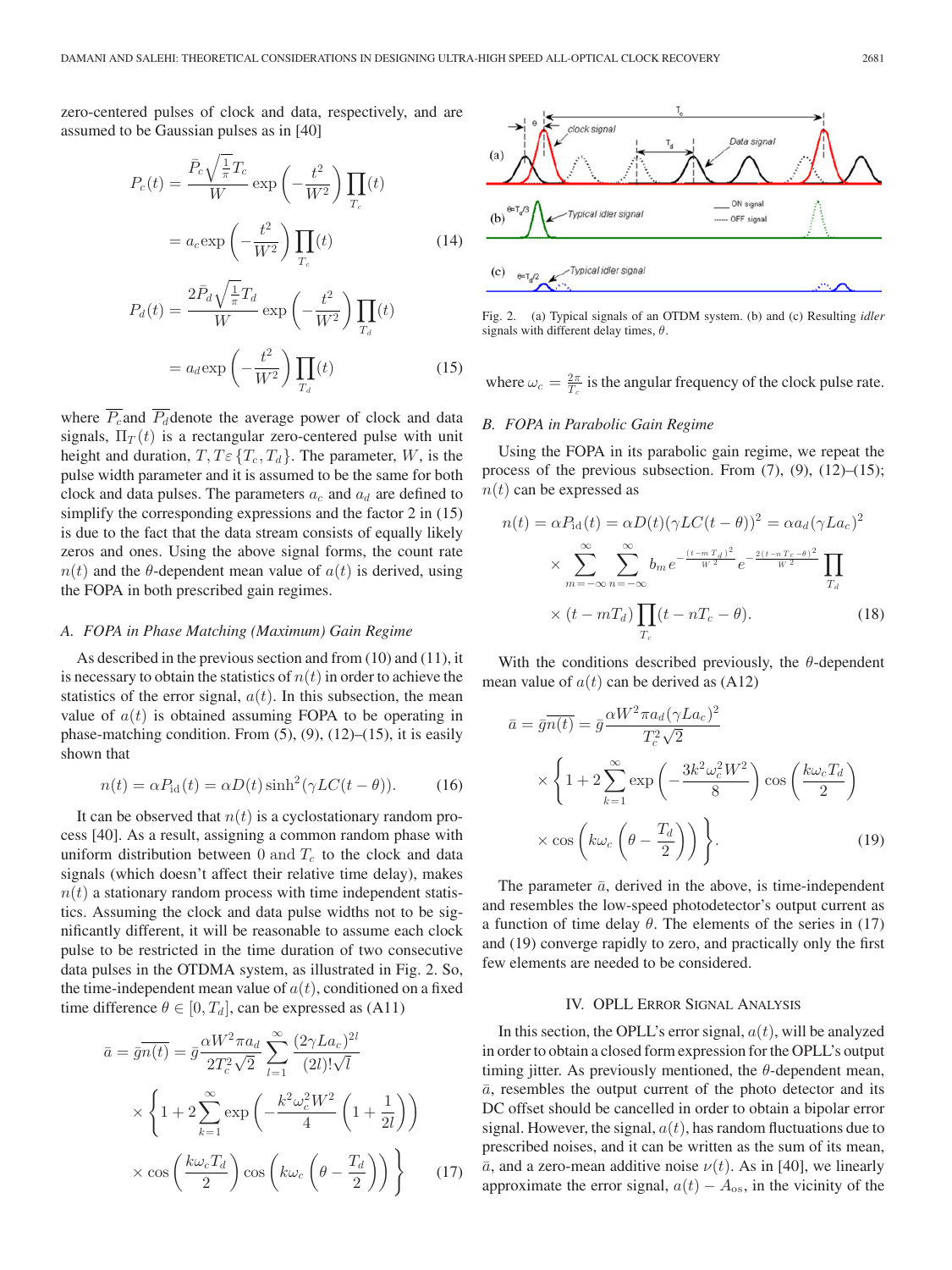

Fig. 3. OPLL's phase-domain model.

operating point,  $\theta_0$ . So we can express the error signal as

$$
a(t) - A_{os} = (\bar{a} - A_{os}) + \nu(t) = K_s(\theta - \theta_0) + \nu(t)
$$
  
=  $K_s(\theta + \nu'(t) - \theta_0)$  (20)

where  $\nu'(t) = \frac{\nu(t)}{K_s}$  is an equivalent noise term and  $K_s$  is the slope of  $\bar{a}$  at  $\theta = \bar{\theta}_0$  and can be derived by evaluating the derivative of (17) and (19) with respect to  $\theta$ ; hence,

## *A. With FOPA in Phase Matching Gain Regime*

$$
K_s = -\frac{\bar{g}\alpha W^2 \pi a_d}{T_c^2 \sqrt{2}} \sum_{l=1}^{\infty} \frac{(2\gamma La_c)^{2l}}{(2l)!\sqrt{l}}
$$
  
 
$$
\times \left\{ \sum_{k=1}^{\infty} k\omega_c \exp\left(-\frac{k^2 \omega_c^2 W^2}{4}\left(1 + \frac{1}{2l}\right)\right) \cos\left(\frac{k\omega_c T_d}{2}\right) \right\}
$$
  
 
$$
\times \sin\left(k\omega_c \left(\theta_0 - \frac{T_d}{2}\right)\right) \right\}.
$$
 (21)

## *B. With FOPA in Parabolic Gain Regime*

$$
K_s = -\bar{g} \frac{2\alpha W^2 \pi a_d (\gamma La_c)^2}{T_c^2 \sqrt{2}}
$$
  
 
$$
\times \left\{ \sum_{k=1}^{\infty} k \omega_c \exp\left(-\frac{3k^2 \omega_c^2 W^2}{8}\right) \cos\left(\frac{k \omega_c T_d}{2}\right) \right\}
$$
  
 
$$
\times \sin\left(k \omega_c \left(\theta_0 - \frac{T_d}{2}\right)\right) \left\}.
$$
 (22)

Fig. 3 illustrates the linear model of the OPLL in phase domain. In this linear model, the relative time delay,  $\theta$ , is expressed as the difference of the absolute phases of data and clock signals, i.e.,  $\theta = \theta_d - \theta_c$ , where  $\theta_d$  and  $\theta_c$  denote the phases of data and clock signals, respectively. As it is evident from the figure, the term  $\nu'(t)$  shows the OPLL's equivalent noise at the system input; and (20) becomes of the form

$$
a(t) - A_{os} = K_s(\theta_d + \nu'(t) - (\theta_c + \theta_0)).
$$
 (23)

From the OPLL's phase domain representation, it is obvious that the timing jitter of the OPLL can be interpreted as the system's response to the input noise,  $\nu'(t)$ . Thus, it's variance

is related to the PSD of  $\nu'(t)$ ,  $S'_\nu(f)$ , as

$$
\sigma_p^2 = \text{NF} \int_{-\infty}^{\infty} S_{\nu'}(f) |G(f)|^2 df = \text{NF} \int_{-\infty}^{\infty} \frac{S_{\nu}(f)}{K_s^2} |G(f)|^2 df
$$

$$
= \text{NF} \frac{S_{\nu}(0)}{K_s^2} \int_{-\infty}^{\infty} |G(f)|^2 df = \frac{2S_{\nu}(0)}{K_s^2} \text{NFB}_f \tag{24}
$$

where, in writing (24), we assume the closed-loop bandwidth of the OPLL to be much narrower compared to the broadband PSD of  $\nu'(t)$ , which is considered to be a practical assumption; *NF* is the FOPA's NF;  $G(f)$  and  $B_f$  denote the closed-loop frequency response, and equivalent (one sided) bandwidth of the OPLL, and can be expressed as

$$
G(f) = \frac{K_s H_e(f) H_{\rm PLL}(f) H_{\rm VCO}(f)}{1 + K_s H_e(f) H_{\rm PLL}(f) H_{\rm VCO}(f)}\tag{25}
$$

$$
B_f = \int_0^\infty |G(f)|^2 \, df. \tag{26}
$$

As indicated in (24), we should obtain  $S_{\nu}(0)$ , i.e., the PSD of  $\nu(t)$  at DC frequency, in order to obtain the value of  $\sigma_p^2$ . But from (20), it is easily shown that:

$$
S_{\nu}(0) = S_a(f) |_{f=0} - \bar{a}^2 \delta(f). \tag{27}
$$

And from (11),  $S_a(f) |_{f=0} = \overline{g^2} \bar{n} + \bar{g}^2 S_n(f) |_{f=0}$ . Where  $\bar{n}$  is obtained in (A10) and (A11) and the PSD of  $n(t)$  can be derived for the two cases of FOPA gain regimes as following [see Appendix B].

#### *C. FOPA in Phase Matching Gain Regime*

Using FOPA in phase matching condition, the PSD of  $n(t)$  at DC frequency is derived in (B22), and multiplying the result by  $\bar{g}^2$  yields

$$
\overline{g}^{2}S_{n}(f)|_{f=0}
$$
\n
$$
= \overline{g}^{2} \frac{(\alpha W^{2}a_{d}\pi)^{2}}{32T_{C}^{3}} \left\{ \left( \sum_{l=1}^{\infty} \frac{(2\gamma La_{C})^{2l}}{(2l)!\sqrt{l}} \left[ 1 + 2 \sum_{k=1}^{\infty} \exp\left( -\frac{k^{2}\omega_{C}^{2}W^{2}}{4} \left( 1 + \frac{1}{2l} \right) \right) \cos(k\omega_{C}\theta) \right] \right\}^{2}
$$
\n
$$
+ \left( \sum_{l=1}^{\infty} \frac{(2\gamma La_{C})^{2l}}{(2l)!\sqrt{l}} \left[ 1 + 2 \sum_{k=1}^{\infty} \exp\left( -\frac{k^{2}\omega_{C}^{2}W^{2}}{4} \left( 1 + \frac{1}{2l} \right) \right) \cos(k\omega_{C}(\theta + T_{d})) \right] \right)^{2}
$$
\n
$$
+ \overline{g}^{2}\bar{n}^{2}\delta(f). \qquad (28)
$$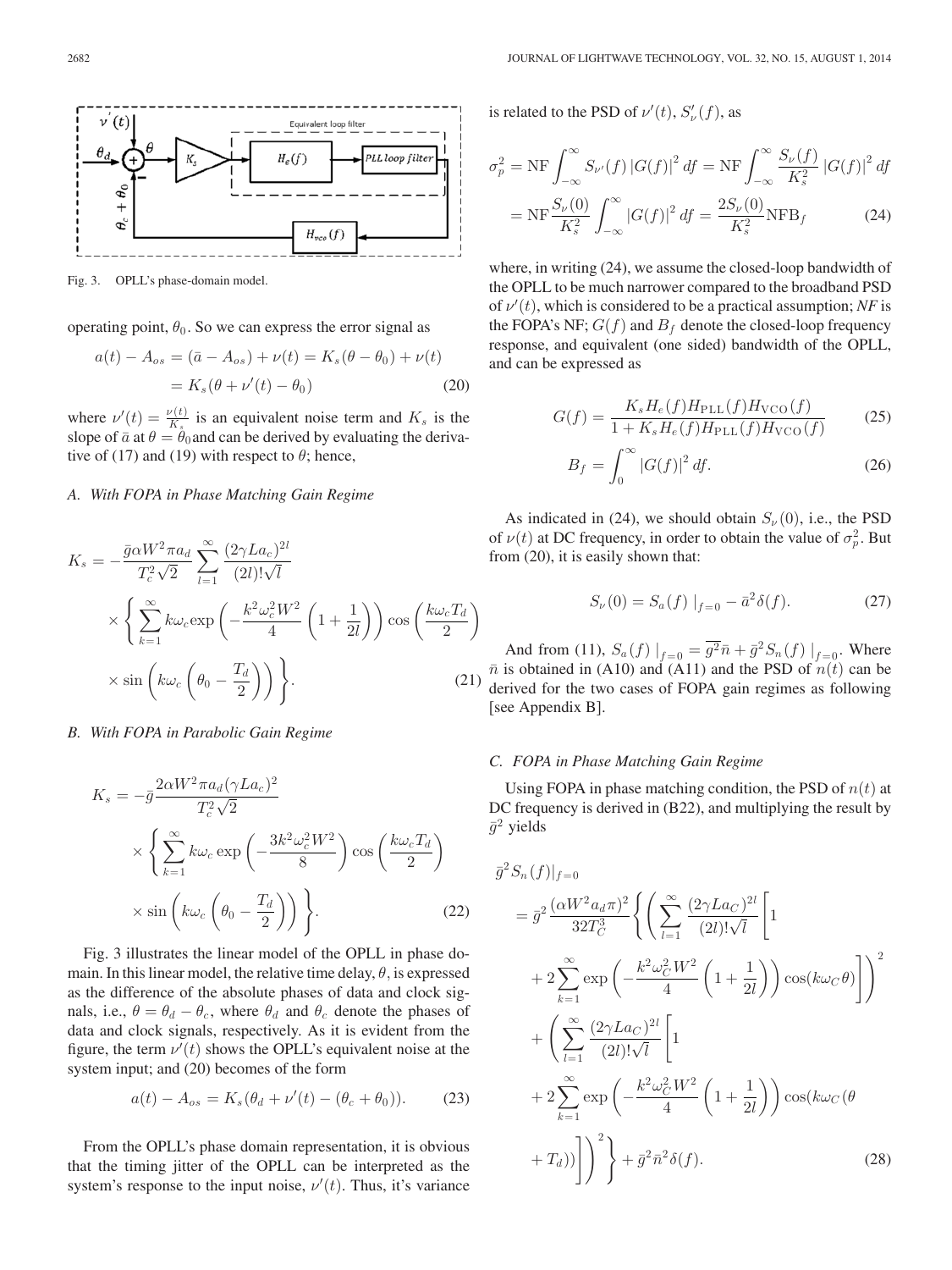# *D. FOPA in Parabolic Gain Regime*

For this case, (28) becomes as

$$
\bar{g}^{2}S_{n}(f)|_{f=0}
$$
\n
$$
= \frac{\bar{g}(\alpha a_{d}\pi)^{2}(\gamma La_{C}W)^{4}}{4T_{C}^{3}}\frac{(\alpha a_{d}\pi)^{2}(\gamma La_{C}W)^{4}}{4T_{C}^{3}}
$$
\n
$$
\times \left\{ \left( 1 + 2\sum_{k=1}^{\infty} \exp\left( -\frac{3k^{2}\omega_{C}^{2}W^{2}}{8} \right) \cos(k\omega_{C}\theta) \right)^{2} + \left( 1 + 2\sum_{k=1}^{\infty} \exp\left( -\frac{3k^{2}\omega_{C}^{2}W^{2}}{8} \right) \cos(k\omega_{C}(\theta
$$
\n
$$
+ T_{d}) \right) \right\}^{2} + \bar{g}^{2}\bar{n}^{2}\delta(f). \tag{29}
$$

The terms including delta functions in (28) and (29), are related closely to DC part of  $a(t)$  and can be expressed as  $\bar{g}^2 \bar{n}^2 \delta(f) = \bar{a}^2 \delta(f)$ . The expression for  $S_a (f) |_{f=0}$  can be obtained by substituting (28), (29) and  $\overline{n(t)}$  in (11); and substituting the result in (27) yields  $S_{\nu}(0)$  as follows.

## *E. FOPA in Phase Matching Gain Regime*

$$
S_v(0)
$$
  
\n
$$
= \bar{g}^2 \frac{(\alpha W^2 a_d \pi)^2}{32T_C^3} \left\{ \left( \sum_{l=1}^{\infty} \frac{(2\gamma La_C)^{2l}}{(2l)!\sqrt{l}} \left[ 1 + 2 \sum_{k=1}^{\infty} \exp\left( -\frac{k^2 \omega_C^2 W^2}{4} \left( 1 + \frac{1}{2l} \right) \right) \cos(k\omega_C \theta) \right] \right\}^2
$$
  
\n
$$
+ \left( \sum_{l=1}^{\infty} \frac{(2\gamma La_C)^{2l}}{(2l)!\sqrt{l}} \left[ 1 + 2 \sum_{k=1}^{\infty} \exp\left( -\frac{k^2 \omega_C^2 W^2}{4} \left( 1 + \frac{1}{2l} \right) \right) \cos(k\omega_C (\theta + T_d)) \right] \right)^2 \right\}
$$
  
\n
$$
+ FA \frac{\bar{g}^2 \alpha W^2 \pi a_d}{2T_C^2 \sqrt{2}} \sum_{l=1}^{\infty} \frac{(2\gamma La_C)^{2l}}{(2l)!\sqrt{l}} \left\{ 1 + 2 \sum_{k=1}^{\infty} \exp\left( -\frac{k^2 \omega_C^2 W^2}{4} \left( 1 + \frac{1}{2l} \right) \right) \right\}
$$
  
\n
$$
+ 2 \sum_{k=1}^{\infty} \exp\left( -\frac{k^2 \omega_C^2 W^2}{4} \left( 1 + \frac{1}{2l} \right) \right)
$$
  
\n
$$
\cos\left( \frac{k\omega_C T_d}{2} \right) \cos\left( k\omega_C \left( \theta - \frac{T_d}{2} \right) \right) \right\}.
$$
 (30)

# *F. With FOPA in Parabolic Regime*

$$
S_v(0) = \bar{g}^2 \frac{(\alpha a_d \pi)^2 (\gamma La_C W)^4}{4T_C^3}
$$

$$
\times \left\{ \left( 1 + 2 \sum_{k=1}^{\infty} \exp\left( -\frac{3k^2 \omega_C^2 W^2}{8} \right) \cos(k\omega_C \theta) \right)^2 \right\}
$$

$$
+\left(1+2\sum_{k=1}^{\infty}\exp\left(-\frac{3k^2\omega_C^2W^2}{8}\right)\right)
$$

$$
\times\cos(k\omega_C(\theta+T_d))\bigg)^2\bigg\}+FA\frac{\bar{g}^2\alpha W^2\pi a_d(\gamma La_C)^2}{T_C^2\sqrt{2}}
$$

$$
\times\left\{1+2\sum_{k=1}^{\infty}\exp\left(-\frac{3k^2\omega_C^2W^2}{8}\right)\cos\left(\frac{k\omega_C T_d}{2}\right)\right)
$$

$$
\times\cos\left(k\omega_C\left(\theta-\frac{T_d}{2}\right)\right)\bigg\}
$$
(31)

where  $FA = \frac{g^2}{\bar{g}^2}$  is the excess noise factor of the avalanche photodiode.

The second terms in the right hand side of (30) and (31) account for shot noise, while the first terms describe the noise originated from the data sequence randomness.

Substituting (21), (26) and (30) in (24), yields the variance of the OPLL's timing jitter, using FOPA in phase matching condition, as follows:

$$
\sigma_{\rm ph}^{2} = \frac{T_{c} \text{NFB}_{f}}{8} \frac{f_{1}(\theta_{0}) + f_{1}(\theta_{0} + T_{d})}{f_{2}(\theta_{0})} + \frac{\sqrt{2} \text{NF} \cdot B_{f} \cdot \text{FA} \cdot T_{c}^{2}}{\pi \alpha W^{2} a_{d}} \frac{f_{3}(\theta_{0})}{f_{2}(\theta_{0})} = \text{NF}(\sigma_{\rm ph-bin}^{2} + \sigma_{\rm ph-shot}^{2}).
$$
\n(32)

Also, the variance of the OPLL's timing jitter using FOPA in parabolic gain regime can be obtained, substituting (22), (26) and  $(31)$  in  $(24)$  as follows:

$$
\sigma_{\text{par}}^{2} = \frac{\text{NFB}_{f}T_{c}}{4} \frac{f_{4}(\theta_{0}) + f_{4}(\theta_{0} + T_{d})}{f_{5}(\theta_{0})} + \frac{\sqrt{2}\text{NF}.B_{f}.\text{FA}.T_{c}^{2}}{2\pi a_{d}\alpha (W\gamma La_{c})^{2}} \frac{f_{6}(\theta_{0})}{f_{5}(\theta_{0})} = \text{NF}(\sigma_{\text{par-bin}}^{2} + \sigma_{\text{par-shot}}^{2})
$$
(33)

where

$$
f_1(\theta) \underbrace{\det}_{l=1} \left( \sum_{l=1}^{\infty} \frac{(2\gamma La_c)^{2l}}{(2l)!\sqrt{l}} \left[ 1 + 2 \sum_{k=1}^{\infty} \exp \left( -\frac{k^2 \omega_c^2 W^2}{4} \left( 1 + \frac{1}{2l} \right) \right) \cos \left( k \omega_c \theta \right) \right] \right)^2
$$
 (34)

$$
f_2(\theta) \underbrace{\det}_{l=1} \left( \sum_{l=1}^{\infty} \frac{(2\gamma La_c)^{2l}}{(2l)! \sqrt{l}} \left\{ \sum_{k=1}^{\infty} k\omega_c \exp \left( -\frac{k^2 \omega_c^2 W^2}{4} \left( 1 + \frac{1}{2l} \right) \right) \cos \left( \frac{k\omega_c T_d}{2} \right) \right. \n\left. \sin \left( k\omega_c \left( \theta - \frac{T_d}{2} \right) \right) \right\}^2 \tag{35}
$$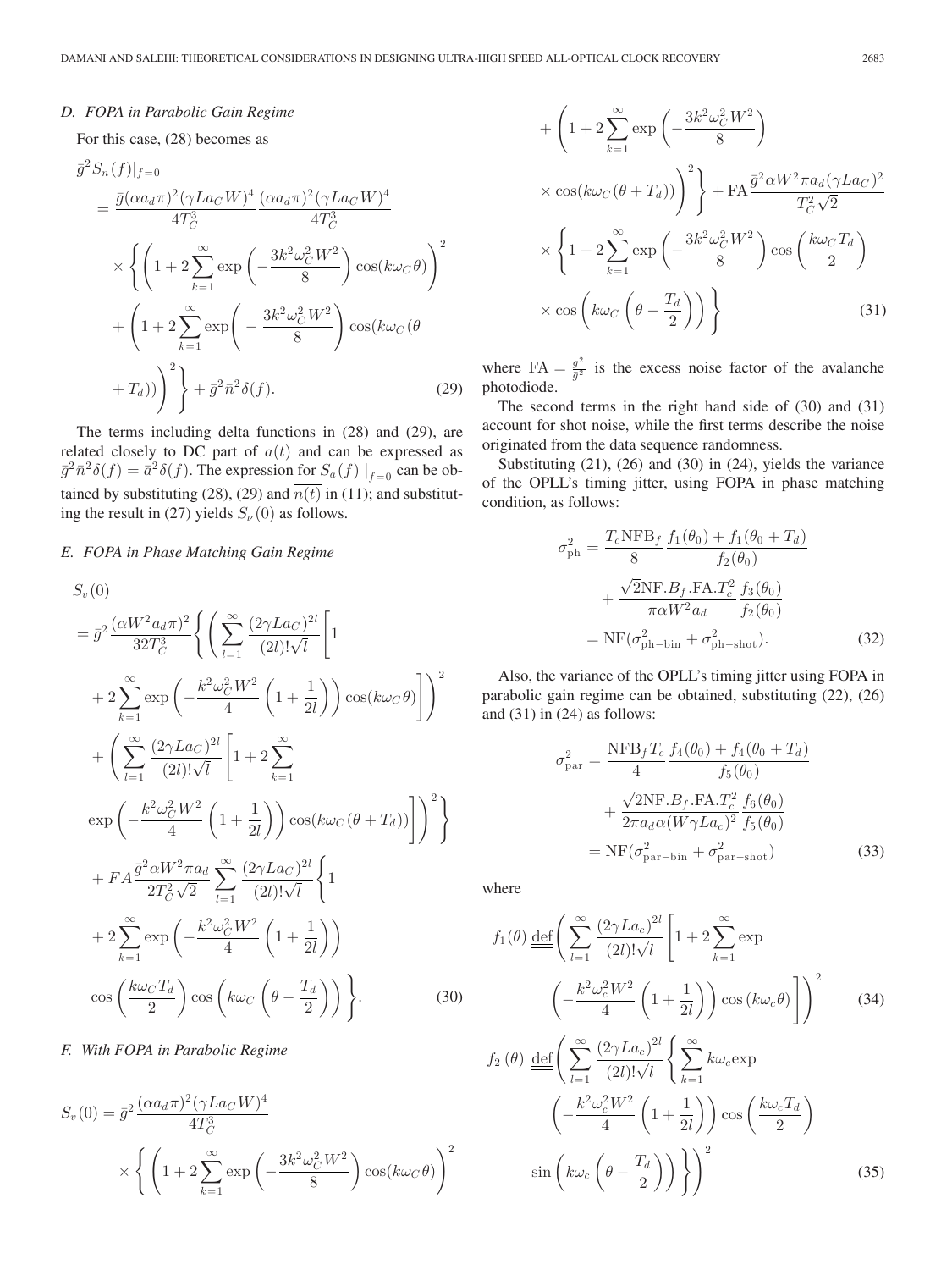$$
f_3(\theta) \underbrace{\det}_{l=1} \sum_{l=1}^{\infty} \frac{(2\gamma La_c)^{2l}}{(2l)!\sqrt{l}} \left\{ 1 + 2 \sum_{k=1}^{\infty} \exp\left(-\frac{k^2 \omega_c^2 W^2}{4} \left(1 + \frac{1}{2l}\right)\right) \cos\left(\frac{k\omega_c T_d}{2}\right) \right\}
$$
\n
$$
\cos\left(k\omega_c \left(\theta - \frac{T_d}{2}\right)\right) \right\}
$$
\n(36)

$$
f_4(\theta) \underline{\text{def}} \left( 1 + 2 \sum_{k=1}^{\infty} \exp\left( -\frac{3k^2 \omega_c^2 W^2}{8} \right) \cos\left( k \omega_c \theta \right) \right)^2 \tag{37}
$$

$$
f_5(\theta) \underbrace{\det}_{k=1} \left\{ \sum_{k=1}^{\infty} k \omega_c \exp\left(-\frac{3k^2 \omega_c^2 W^2}{8}\right) \cos\left(\frac{k \omega_c T_d}{2}\right) \right\}^2
$$
\n
$$
\sin\left(k \omega_c \left(\theta_0 - \frac{T_d}{2}\right)\right) \bigg\}^2
$$
\n(38)

$$
f_6(\theta) \underbrace{\det}_{\text{des}} \left\{ 1 + 2 \sum_{k=1}^{\infty} \exp\left(-\frac{3k^2 \omega_c^2 W^2}{8}\right) \cos\left(\frac{k\omega_c T_d}{2}\right) \right. \\
\text{cos}\left(k\omega_c \left(\theta - \frac{T_d}{2}\right)\right) \left.\right\}.
$$
\n(39)

The subscripts par and ph in (32) and (33) denote the parabolic and phase-matching gain regimes of the FOPA; while subscripts *shot* and *bin* indicate the origin of the corresponding variance terms, i.e., shot noise and noise due to random binary data, respectively.

#### V. NUMERICAL RESULTS AND DISCUSSIONS

In this section, we investigate the analytical results obtained in the previous section. To do so, we set  $P_d = 6$  mW,  $\overline{P}_c = 12$  mW (which corresponds to average powers of 3 and 6 mWatt, in passband, for data and clock signals, respectively). Also as reported in [40], we choose  $T_d = 12.5 \text{ ps}, T_c = 100 \text{ ps},$ pulsewidth of data and clock signals (FWHM) = 4 ps,  $B_f$  = 5.5 kHz,  $\bar{g} = 150$ , FA = 5 and  $\theta_0 = T_d/4$ .

In addition, for the FOPA, we choose the fiber length  $L = 50$  m (L considered to be short enough to avoid the walk off effect); fiber nonlinear coefficient  $(\gamma) = 0.02 \, (\text{W} \cdot \text{m})^{-1}$ ); fiber zero-dispersion wavelength  $(\lambda_{zdw})=1.550 \ \mu \text{m}$ ; data signal wavelength (for phase-matching condition) =  $1.50 \mu$ m; and detector's quantum efficiency factor ( $\eta$ ) = 50 (i.e.,  $\alpha = 4 \times 10^{18}$ ). Also, the wavelength of the local clock signal is set to the zero-dispersion wavelength of the fiber  $(\lambda_{zdw})$ , i.e., second order dispersion parameter,  $\beta_2 = 0$ , and third and forth order dispersion parameters are chosen as  $\beta_3 = 1.2 \times 10^{-40}$  S<sup>3</sup>/m,  $\beta_4 = -5 \times 10^{-55}$  S<sup>4</sup>/m. Fig. 4(a) shows the timing jitter of our proposed OPLL and the TPA-based OPLL analyzed in [40], as a function of delay time,  $\theta$ . As shown in the figure, our proposed OPLL has a timing jitter about 2 fs, which is about ten times smaller than the timing jitter of the TPA-based OPLL. We can relate this performance improvement to the higher power conversion efficiency in the FOPA (due to its long FWM interaction length) in comparison with the TPA process. Also the



Fig. 4. (a) Comparing timing jitter of our proposed OPLL based on FOPA with NF = 1 and TPA-based OPLL presented in [40]. (b) The NF effect on our proposed OPLL.

FOPA's potential to exhibit an exponential response is another advantage that makes it different from the TPA with quadratic response.

The FOPA's noise behavior, thoroughly investigated in [42], [43], [45], indicates that the phase-insensitive FOPA's NF is quantum limited to 3dB and grows with other noise sources, such as the FOPA's pump noise. Fig. 4(b) shows the effect of *NF* on timing jitter. As it is shown, even a strong NF of 10 dB leads to a timing jitter to about 20 fs. The Figure also shows that, the OPLL has slightly better performance, if using FOPA in phasematching condition rather than the parabolic gain regime. But as stated in [42], [43], [45], the FOPA is expected to have a smaller NF with parabolic gain, and this phenomenon may compensate the slightly lower performance of the corresponding OPLL.

Practically, the noises from other electronic devices will dominate and the above noises may be negligible.

#### VI. CONCLUSION

Though the FOPAs have been studied and investigated for many applications such as optical amplifiers, wavelength conversion, optical sampling, etc., the results of this paper show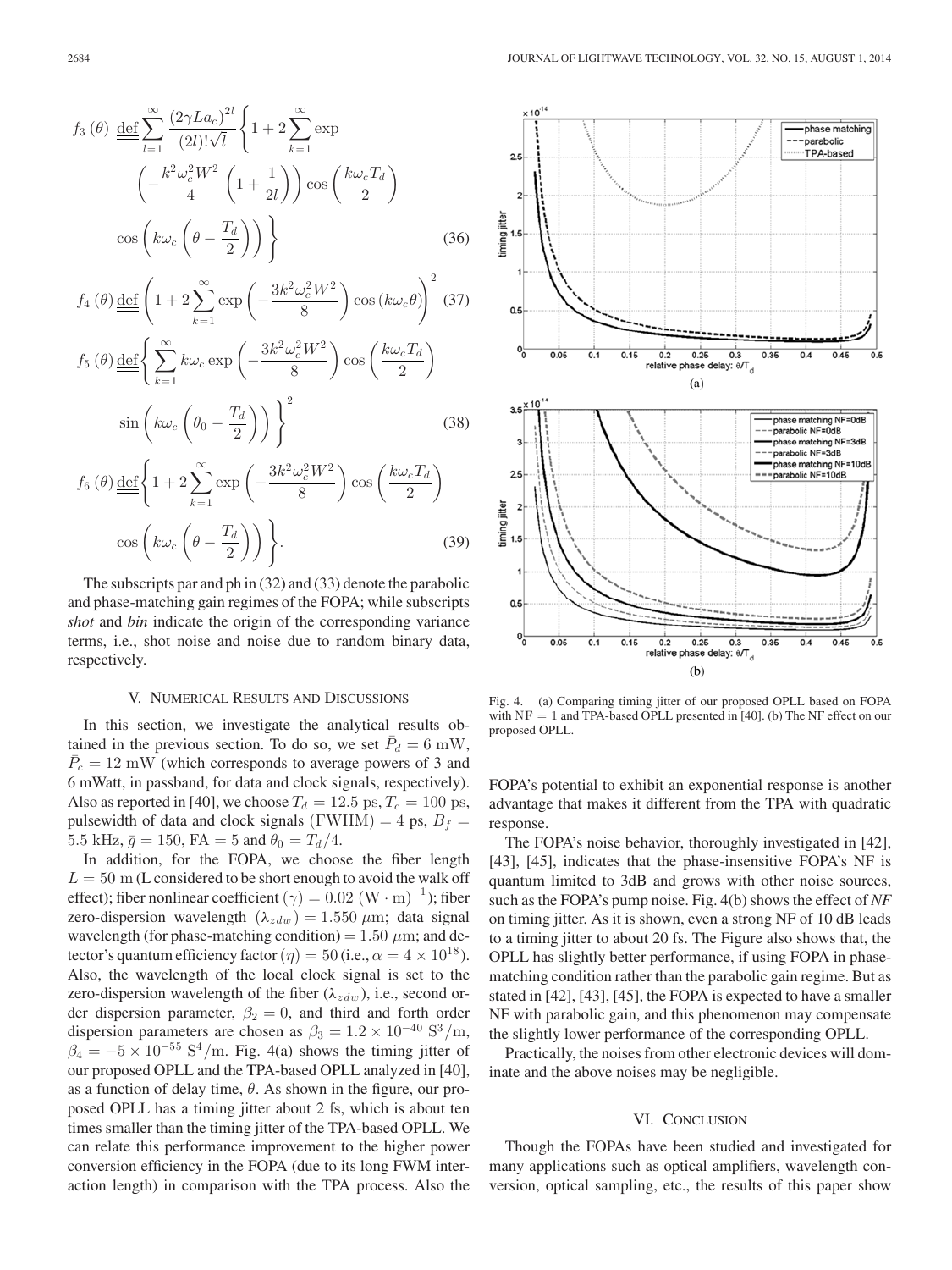their excellent capabilities to be used in super fast all-OCR applications with excellent performance achievement. The FOPAs are based on instantaneous Kerr effect, which makes them a promising solution for ultrafast optical communication clock recovery. The approximately same results obtained for both conditions of parabolic and phase-matching gain, ensure us that the FOPA as illustrated in Fig. 1(c) can be used in its entire bandwidth for clock recovery applications, and this indicates the robustness of the FOPA for OPLL applications. The potential of newly introduced HNLF fibers with very high nonlinear coefficients, which reduces the required optical powers and fiber length, enhances the FOPA's capabilities in all-optical processing applications such as OPLL in ultra-high speed optical communication systems. A reduced fiber length decreases the dispersion effect and consequently, shorter pulses can be used in FOPAs. Dispersion compensation is another technique that can be studied to overcome the pulse width limitations.

#### APPENDIX A

In this Appendix, the mean value of  $n(t)$ , i.e.,  $\bar{n}$ , is derived, using FOPA's both, phase-matching and parabolic, gain regimes. In the remainder, we denote  $n(t)$  by  $n_{\text{ph}}(t)$  and  $n_{\text{par}}(t)$  for FOPA's phase-matching and parabolic gain regimes, respectively. Using (16) and (21), we have

$$
n_{\rm ph}(t) = \alpha P_{\rm id}(t) = \alpha D(t) \sinh^2(\gamma LC(t - \theta))
$$
 (A1)

$$
n_{\text{par}}(t) = \alpha P_{\text{id}}(t) = \alpha D(t)(\gamma LC(t - \theta))^2. \tag{A2}
$$

The expressions  $\sinh^2(\gamma LC(t - \theta))$  and  $(\gamma LC(t - \theta))^2$  in  $(A1)$  and  $(A2)$  are functions of the local clock signal,  $C(t)$ , and are periodic with period  $T_c$ . Thus, they can be represented in Fourier series as follows:

$$
\sinh^2(\gamma LC(t-\theta)) = \sum_{k=-\infty}^{\infty} A_k e^{-jk\omega_c t} \stackrel{\Delta}{=} C_{\text{ph}}(t) \quad (A3)
$$

$$
(\gamma LC(t - \theta))^2 = \sum_{k=-\infty}^{\infty} B_k e^{-jk\omega_c t} \stackrel{\Delta}{=} C_{\text{par}}(t) \quad \text{(A4)}
$$

$$
A_k = \frac{W}{2Tc} \sqrt{\frac{\pi}{2}} \sum_{l=1}^{\infty} \frac{(2\gamma La_c)^{2l}}{(2l)!\sqrt{l}}
$$

$$
\exp\left(-\frac{k^2 \omega_c^2 W^2}{8l} + j k \omega_c \theta\right) \tag{A5}
$$

$$
B_k = \frac{W(\gamma La_c)^2}{Tc} \sqrt{\frac{\pi}{2}}
$$

$$
\exp\left(-\frac{k^2 \omega_c^2 W^2}{8} + j k \omega_c \theta\right) \tag{A6}
$$

$$
2\pi \t\t\t 8 \t\t 7^{n\omega_c \nu} \t\t (A0)
$$

$$
\omega_c = \frac{2\pi}{T_c}.\tag{A7}
$$

In deriving (A5), the complicated exponential terms of  $\sin h^2(\gamma LC(t - \theta))$  are expanded in tailor series prior to performing the corresponding Fourier integration.

Assuming each clock pulse to overlap with only two consecutive data pulses;  $(A1)$  and  $(A2)$  can be rewritten as

$$
n_{\rm ph}(t) = \alpha a_d \left( \sum_m b_{mN} e^{-\frac{(t - m T_c)^2}{W^2}} \prod_{T_d} (t - mT_c) + \sum_m b_{mN+1} e^{-\frac{(t - m T_c - T_d)^2}{W^2}} \prod_{T_d} (t - mT_c - T_d) \right)
$$
  

$$
\times C_{ph}(t) \tag{A8}
$$
  

$$
n_{\rm par}(t) = \alpha a_d \left( \sum_m b_{mN} e^{-\frac{(t - m T_c)^2}{W^2}} \prod_{T_d} (t - mT_c) + \sum b_{mN+1} e^{\frac{-(t - m T_c - T_d)^2}{W^2}} \prod_{T_d} (t - mT_c - T_d) \right)
$$

$$
m \t T_d \t 7
$$
  
×  $C_{par}(t)$ . (A9)

In writing (A8) and (A9), we have used the relation  $T_c$  =  $NT_d$ , and in our *N* user TDM system, the clock recovery for the user with data pulse stream indexed by,  $(m = \cdots$  $N, 0, N, 2N, \ldots$ , is of interest.

As described previously, a common random phase with uniform distribution over  $(0, T_c)$ , denoted by  $t'$ , will be considered for both data and clock signals in order to obtain time independent statistics for  $n_{ph}(t)$  and  $n_{par}(t)$ . Ensemble averaging (A8) and (A9), over random data bit sequences and the prescribed common random phase, yield the following expression:

$$
\bar{n}_{i} = \frac{1}{T_{C}} \int_{0}^{T_{C}} E\left\{n_{i}(t-t')|t'\right\} dt'
$$
\n
$$
= \frac{\alpha}{2T_{C}} a_{d} \left( \sum_{m=-\infty}^{+\infty} \int_{t-(m+1)T_{C}}^{t-mT_{C}} e^{-\frac{t_{1}^{2}}{W^{2}}} C_{i}(t_{1}) \Pi_{T_{d}}(t_{1}) dt_{1} + \sum_{m} \int_{t-(m+1)T_{C}}^{t-mT_{C}} e^{-\frac{(t_{1}-T_{d})^{2}}{W^{2}}} C_{i}(t_{1}) \Pi_{T_{d}}(t_{1}-T_{d}) dt_{1} \right)
$$
\n
$$
\frac{\alpha}{2T_{C}} a_{d} \left\{ \int_{-\infty}^{\infty} e^{-\frac{t_{1}^{2}}{W^{2}}} C_{i}(t_{1}) + \int_{-\infty}^{\infty} e^{-\frac{(t_{1}-T_{d})^{2}}{W^{2}}} C_{i}(t_{1}) dt_{1} \right\}
$$
\n(A10)

where the index  $i =$  par, ph, and for the integrals in the second equality, a variable conversion from  $t - t' - mT_c$  to  $t_1$  was applied. Also, the Gaussian data pulses are assumed to have a high extinction ratio, which allows us to ignore the square pulses,  $\prod_{T_d} (.)$ .

Substituting (A3) and (A4) into (A10) and performing the integrations; (A10) yields the following expressions for the mean value of  $n(t)$ 

$$
\bar{n}_{\rm ph} = \frac{\alpha W^2 \pi a_d}{2T_c^2 \sqrt{2}} \sum_{l=1}^{\infty} \frac{(2\gamma La_c)^{2l}}{(2l)!\sqrt{l}} \left\{ 1 + 2 \sum_{k=1}^{\infty} \exp\left(-\frac{k^2 \omega_c^2 W^2}{4} \left(1 + \frac{1}{2l}\right)\right) \cos\left(\frac{k\omega_c T_d}{2}\right) \right\}
$$
\n
$$
\cos\left(k\omega_c \theta - \frac{k\omega_c T_d}{2}\right) \right\} \tag{A11}
$$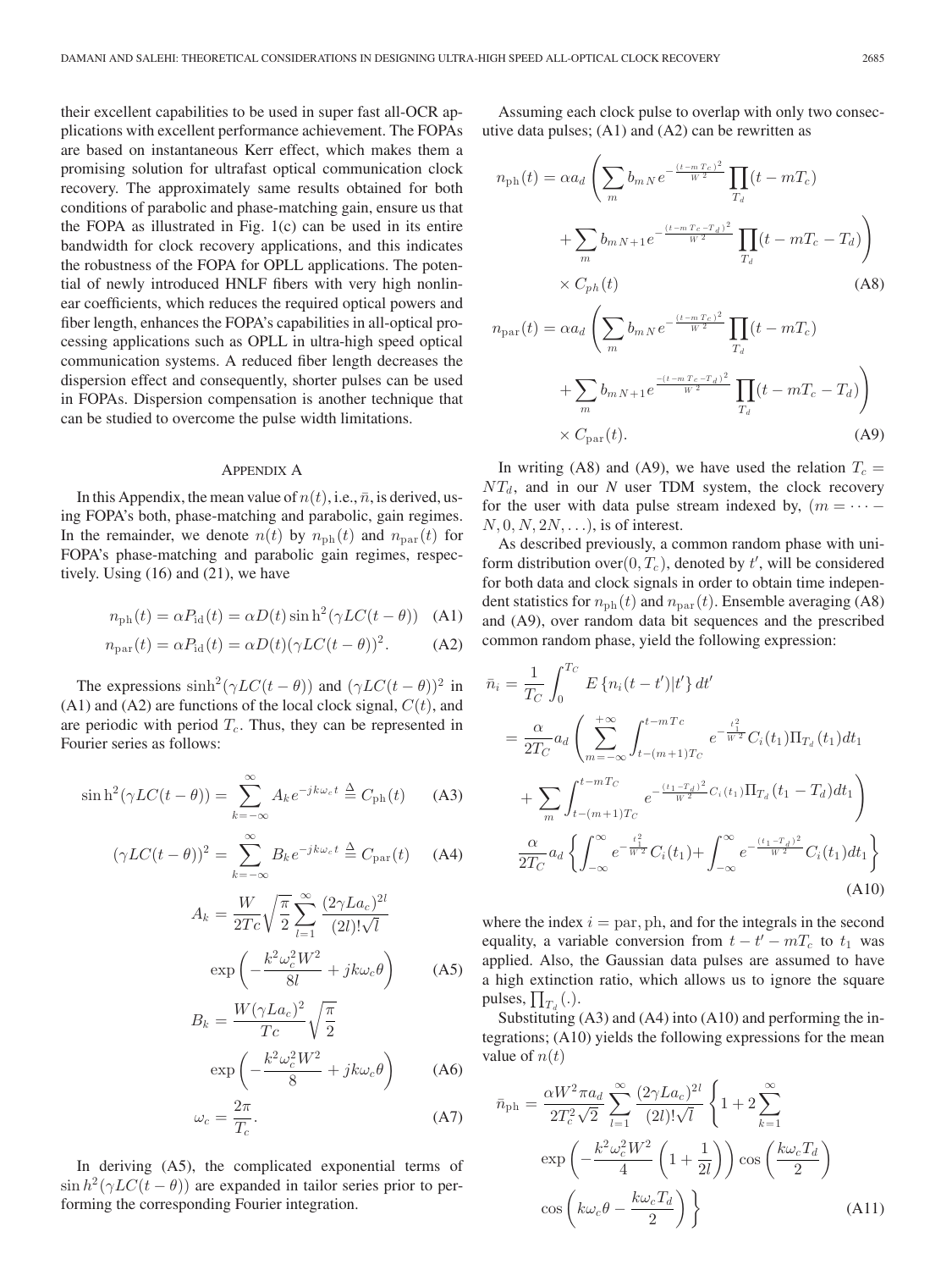$$
\bar{n}_{\text{par}} = \frac{\alpha W^2 \pi a_d (\gamma L a_c)^2}{T_c^2 \sqrt{2}} \left\{ 1 + 2 \sum_{k=1}^{\infty} \exp\left(-\frac{3k^2 \omega_c^2 W^2}{8}\right) \cos\left(\frac{k \omega_c T_d}{2}\right) \cos\left(k \omega_c \left(\theta - \frac{T_d}{2}\right)\right) \right\}.
$$
 (A12)

## APPENDIX B

In this appendix, the autocorrelation function of  $n(t)$ , i.e.,  $R_n(\tau)$ , and its Fourier transform at DC frequency, i.e.,  $S_n(0)$ , will be obtained.

Using the assumptions made in Appendix A, the autocorrelation function is given by

$$
R_n(\tau) = E\left\{n(t - t')n(t - t' - \tau)\right\}
$$
  
=  $\frac{1}{T_c} \int_0^{T_c} E\left\{n(t - t')n(t - t' - \tau)|t'\right\} dt'$   
=  $\frac{1}{T_c} \int_{t - T_c}^t E\{n(t_1)n(t_1 - \tau)|t_1\} dt_1$   
=  $\frac{1}{T_c} \int_0^{T_c} E\{n(t_1)n(t_1 - \tau)|t_1\} dt_1$  (B1)

where  $t_1 = t - t'$  and has the same pdf as  $t$ .

The last equality in (B1) arises from the fact, that  $E\{n(t_1)n(t_1 - \tau)|t_1\}$  is a periodic function of  $t_1$  with period,  $T_c$ ; thus, its integration over one period is independent of the period, in which the integration is carried out.

Using (A8) and (A9), the integrand of (B1) is expanded as

$$
n_i(t)n_i(t-\tau) = N_1(t,\tau) + N_2(t,\tau) + N_3(t,\tau) + N_4(t,\tau)
$$
 (B2)

where

$$
N_1(t,\tau) = \alpha^2 a_d^2 \sum_n \sum_m b_{mN} b_{nN} e^{-\frac{(t - m T_c)^2}{W^2}} e^{-\frac{(t - n T_c - \tau)^2}{W^2}}
$$
  
 
$$
\times C_i(t) C_i(t - \tau) \prod_{T_d} (t - m T_c) \prod_{T_d}
$$
  
 
$$
\times (t - n T_c - \tau) \qquad (B3)
$$
  
\n
$$
N_2(t,\tau) = \alpha^2 a_d^2 \sum_n \sum b_{mN} b_{nN+1} e^{-\frac{(t - m T_c)^2}{W^2}} e^{-\frac{(t - n T_c - \tau - T_d)^2}{W^2}}
$$

$$
N_2(t,\tau) = \alpha^2 a_d^2 \sum_n \sum_m b_{mN} b_{nN+1} e^{-\frac{(t-m T_c)^2}{W^2}} e^{-\frac{(t-nT_c-\tau-T_d)^2}{W^2}}
$$
  
 
$$
\times C_i(t) C_i(t-\tau) \prod_{T_d} (t-mT_c) \prod_{T_d}
$$
  
 
$$
\times (t-nT_c-\tau-T_d)
$$
 (B4)

$$
N_3(t,\tau) = \alpha^2 a_d^2 C_i(t) C_i(t-\tau)
$$
  
\$\times \sum\_{n} \sum\_{m} b\_{m} N\_{+1} b\_{n} e^{-\frac{(t-m T\_c - T\_d)^2}{W^2}} e^{-\frac{(t-n T\_c - \tau)^2}{W^2}} \prod\_{T\_d}\$  
\$\times (t - m T\_c - T\_d) \prod\_{T\_d} (t - n T\_c - \tau)\$ \qquad (B5)\$

$$
N_4(t,\tau) = \alpha^2 a_d^2 C_i(t) C_i(t-\tau)
$$
  
\$\times \sum\_{n} \sum\_{m} b\_{m} N\_{+1} b\_{n} N\_{+1} e^{-\frac{(t-m T\_c - T\_d)^2}{W^2}} e^{-\frac{(t-n T\_c - T\_d - \tau)^2}{W^2}}\$  
\$\times \prod\_{T\_d} (t - m T\_c - T\_d) \prod\_{T\_d} (t - n T\_c - T\_d - \tau)\$ \$ (B6)\$

where  $i =$  ph, par.

Substituting (B2)–(B6) in (B1); the autocorrelation simplifies to

$$
R_n(\tau) = \frac{1}{T_c} \int_0^{T_c} E\{N_1(t_1, \tau) | t_1\} dt_1
$$
  
+  $\frac{1}{T_c} \int_0^{T_c} E\{N_2(t_1, \tau) | t_1\} dt_1$   
+  $\frac{1}{T_c} \int_0^{T_c} E\{N_3(t_1, \tau) | t_1\} dt_1$   
+  $\frac{1}{T_c} \int_0^{T_c} E\{N_4(t_1, \tau) | t_1\} dt_1$ . (B7)

Assuming the Gaussian pulses to have sufficiently high extinction ratio, the first integration in (B7) becomes

$$
I_1 = \int_0^{T_C} E\{N_1(t_1, \tau) | t_1\} dt_1
$$
  
=  $\frac{\alpha \eta^2 a_d^2}{2} \int_0^{T_C} \sum_m e^{-\frac{(t - m T_C)^2}{W^2}} e^{-\frac{(t - m T_C - \tau)^2}{W^2}}$   
 $\times C_i(t) C_i(t - \tau) dt_1 + \frac{\alpha^2 a_d^2}{4} \int_0^{T_C} \sum_m \sum_{n \neq m}$   
 $\times e^{-\frac{(t - m T_C)^2}{W^2}} e^{-\frac{(t - n T_C - \tau)^2}{W^2}} C_i(t) C_i(t - \tau) dt_1$ . (B8)

Changing the order of summation and integration operators and applying appropriate variable conversion, (B8) becomes

$$
I_1 = \frac{\alpha^2 a_d^2}{2} \sum_m \int_{-mT_C}^{-mT_C + T_C} e^{-\frac{(t - mT_C)^2}{W^2}} e^{-\frac{(t - mT_C - \tau)^2}{W^2}}
$$
  
\n
$$
\times C_i(t) C_i(t - \tau) dt + \frac{\alpha^2 a_d^2}{4} \sum_m \int_{-mT_C}^{-mT_C + T_C}
$$
  
\n
$$
\times \sum_{k \neq 0} e^{-\frac{(e - mT_C)^2}{W^2}} e^{-\frac{(t - kT_C - \tau)^2}{W^2}} C_i(t) C_i(t - \tau) dt
$$
  
\n
$$
= \frac{\alpha^2 a_d^2}{4} \int_{-\infty}^{\infty} e^{-\frac{t^2}{W^2}} C_i(t) e^{-\frac{(t - \tau)^2}{W^2}} C_i(t - \tau) dt.
$$
 (B9)

In order to achieve the last equality in (B9), the term with respect to  $k = 0$  is added and subtracted from the equation. Also we have used the fact that the function  $C_i(t)$  is periodic with period,  $T_c$ . Using convolution operator, (B9) simplifies to

$$
I_1 = \frac{\alpha^2 a_d^2}{4} \left\{ e^{-\frac{t^2}{W^2}} C_i(t) \right\} * \left\{ e^{-\frac{t^2}{W^2}} C_i(-t) \right\} + \frac{\alpha^2 a_d^2}{4}
$$

$$
\times \left\{ e^{-\frac{t^2}{W^2}} C_i(t) \right\} * \left\{ \sum_k e^{-\frac{(t-kT_c)^2}{W^2}} C_i(-t) \right\}. \tag{B10}
$$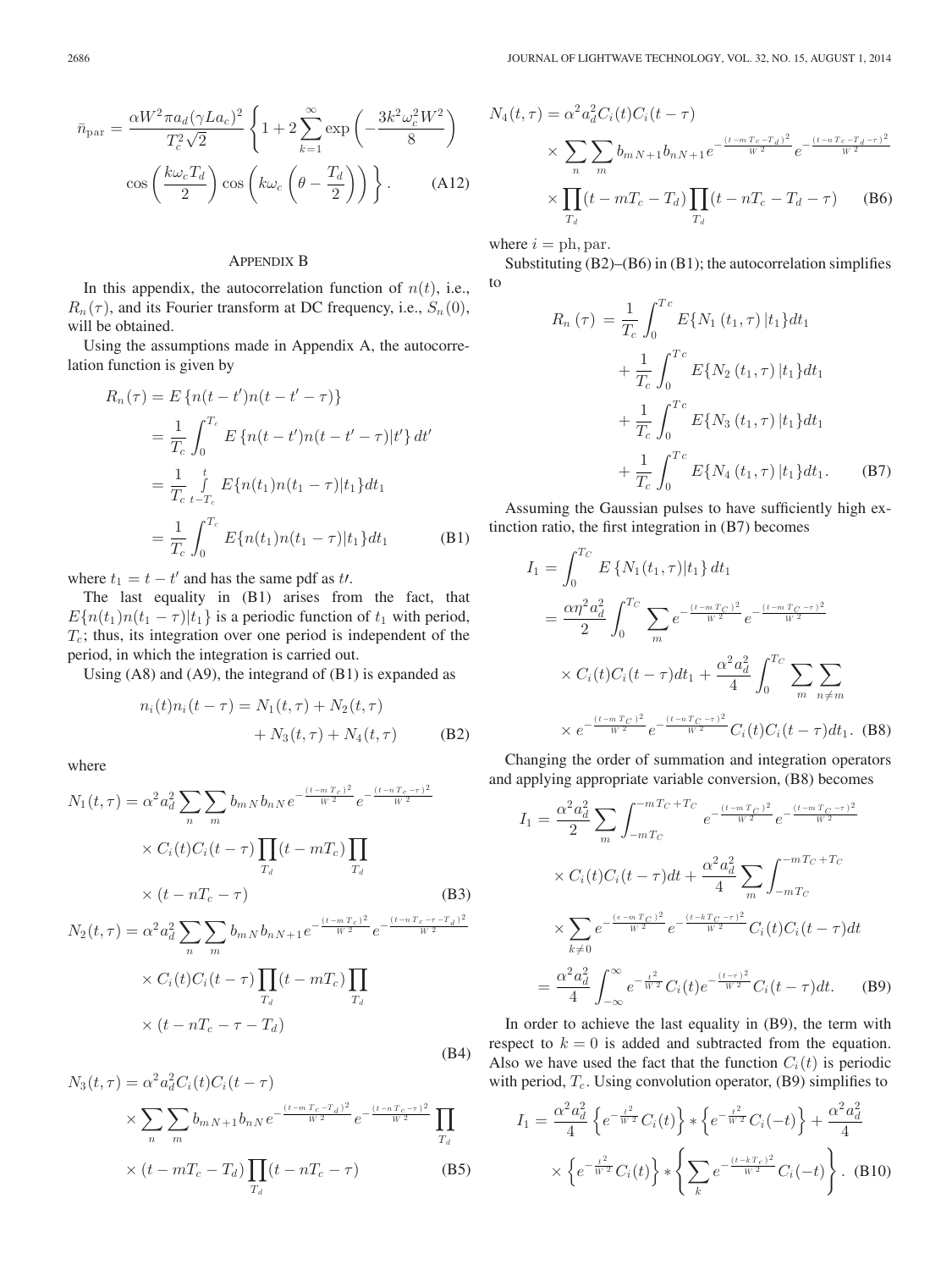In the same manner, the other integrations of (B7) will be derived as following:

$$
I_2 = \int_0^{T_c} E\{N_2(t_1, \tau)|t_1\} dt_1 = \frac{\alpha^2 a_d^2}{4} \left\{ e^{-\frac{t^2}{W^2}} C_i(t) \right\}
$$
  
\n
$$
* \left\{ \sum_k e^{-\frac{(t + T_d - kT_c)^2}{W^2}} C_i(-t) \right\}
$$
(B11)  
\n
$$
I_3 = \int_0^{T_c} E\{N_3(t_1, \tau)|t_1\} dt_1 = \frac{\alpha^2 a_d^2}{4} \left\{ e^{-\frac{(t - T_d)^2}{W^2}} C_i(t) \right\}
$$
  
\n
$$
* \left\{ \sum_k e^{-\frac{(t - kT_c)^2}{W^2}} C_i(-t) \right\}
$$
(B12)  
\n
$$
I_4 = \int_0^{T_c} E\{N_4(t_1, \tau)|t_1\} dt_1 = \frac{\alpha^2 a_d^2}{4} \left\{ e^{-\frac{(t - T_d)^2}{W^2}} C_i(t) \right\}
$$

$$
4 = \int_0^{L_1 \{1 + \frac{d_1}{2}\}} C_i(-t) + \sum_k e^{-\frac{(t + T_d - kT_c)^2}{W^2}} C_i(-t) \Bigg).
$$
\n(B13)

The autocorrelation function of  $n(t)$ ,  $R_n(\tau)$ , can be carried out substituting (B10)–(B13) into (B7). To facilitate the derivation of the Fourier transform of (B10)–(B13), we first derive the following general expressions:

$$
\sum_{k} e^{-\frac{(t-kT_c-\zeta)^2}{W^2}} C_{\text{ph}}(-t)
$$
\n
$$
= \sum_{k} e^{-\frac{(t-kT_c-\zeta)^2}{W^2}} \sinh^2 \left( \gamma La_c e^{-\frac{(-t-kT_c-\theta)^2}{W^2}} \right)
$$
\n
$$
= \sum_{k=-\infty}^{\infty} D_k e^{-jk\omega_c t}.
$$
\n(B14)

If  $F.T(.)$  denotes the Fourier-transform operation, then we have

$$
F.T\left\{\sum_{k} e^{-\frac{(t-kT_c-\zeta)^2}{W^2}}C_{ph}(-t)\right\} = 2\pi \sum_{k=-\infty}^{\infty} D_k \delta(\omega - k\omega_c)
$$
\n(B15)

$$
\sum_{k} e^{-\frac{(t - kT_c - \zeta)^2}{W^2}} C_{\text{par}}(-t)
$$
  
=  $(\gamma La_c)^2 \sum_{k} e^{-\frac{(t - kT_c - \zeta)^2}{W^2}} e^{-2\frac{(-t - kT_c - \theta)^2}{W^2}}$   
=  $\sum_{k}^{\infty} E_k e^{-jk\omega_c t}$  (B16)

$$
=\sum_{k=-\infty}E_{k}e^{-jk\omega_{c}t}\tag{B16}
$$

$$
F.T\left\{\sum_{k} e^{-\frac{(t-kT_c-\zeta)^2}{W^2}} C_{\text{par}}\left(-t\right)\right\} = 2\pi \sum_{k=-\infty}^{\infty} E_k \delta(\omega - k\omega_c)
$$
\n(B17)

$$
F.T\left\{e^{-\frac{(t-\zeta)^2}{W^2}}C_i(t)\right\} = \frac{1}{2\pi}f.t.\left\{e^{-\frac{(t-\zeta)^2}{W^2}}\right\}*f.t.\left\{C_i(t)\right\}
$$

$$
= \sum_{k=-\infty}^{\infty} F_k W \sqrt{\pi} \exp\left(-\frac{(\omega - k\omega_c)^2 W^2}{4} - j(\omega - k\omega_c)\zeta\right)
$$
\n(B18)

$$
F.T\left\{e^{-\frac{(t-\zeta)^2}{W^2}}C_i(-t)\right\} = \frac{1}{2\pi}f.t.\left\{e^{-\frac{(t-\zeta)^2}{W^2}}\right\}*f.t.\left\{C_i(-t)\right\}
$$

$$
= \sum_{k=-\infty}^{\infty} F_k^*W\sqrt{\pi}\exp\left(-\frac{(\omega-k\omega_c)^2W^2}{4}-j(\omega-k\omega_c)\zeta\right)
$$
(B19)

where the Fourier series coefficients are as following:

$$
D_k = W\sqrt{\pi} \sum_{l=1}^{\infty} \frac{(2\gamma La_c)^{2l}}{(2l)!\sqrt{2l+1}} \exp \times \left( -\frac{k^2 \omega_c^2 W^2}{4(2l+1)} - \frac{2l(\zeta + \theta)^2}{W^2(2l+1)} + j\frac{(\zeta - 2l\theta)}{2l+1} \right)
$$
(B20)

$$
E_k = W \sqrt{\frac{\pi}{3}} (\gamma La_c)^2 \exp\left(-\frac{k^2 \omega_c^2 W^2}{12} - \frac{2(\zeta + \theta)^2}{3W^2} + j\frac{(\zeta + 2\theta)}{3}\right).
$$
\n(B21)

$$
F_k = \begin{cases} A_k, \text{index} : i = \text{ph} \\ B_k, \text{index} : i = \text{par.} \end{cases}
$$

The Fourier transforms of the expressions in (B10)–(B13) and consequently,  $R_n(\tau)$  will be obtained using equations (B15)– (B21) and proper values for parameter  $\zeta$ .

The Fourier transforms of the expressions (B11), (B12), and the second terms of (B10) and (B13) consist of pure delta functions and will be cancelled by the OPLL's loop filter, except the delta functions with respect to DC frequency. So, the PSD of  $n(t)$  at DC frequency is derived as following:

$$
S_{\rm ph}(0) = \frac{\alpha^2 W^2 a_d^2}{4T_C} \pi
$$
  
\n
$$
\times \left\{ \sum_{k=-\infty}^{\infty} A_k \exp\left(-\frac{k^2 \omega_C^2 W^2}{4}\right) \sum_{m=-\infty}^{\infty} A_m^* \right\}
$$
  
\n
$$
\exp\left(-\frac{m^2 \omega_C^2 W^2}{4}\right) + \sum_{k=-\infty}^{\infty} A_k \exp
$$
  
\n
$$
\times \left(-\frac{k^2 \omega_C^2 W^2}{4} + j\omega_C T_d k\right) \sum_{m=-\infty}^{\infty} A_m^* \exp
$$
  
\n
$$
\times \left(-\frac{m^2 \omega_C^2 W^2}{4} - j\omega_C T_d k\right) + \bar{n}_{\rm ph}^2 \delta(\omega)
$$
  
\n
$$
= \frac{(\alpha W^2 a_d \pi)^2}{32T_C^3} \left\{ \left(\sum_{l=1}^{\infty} \frac{(2\gamma La_C)}{(2l)! \sqrt{l}} \left[1 + 2 \sum_{k=1}^{\infty} \right. \right]
$$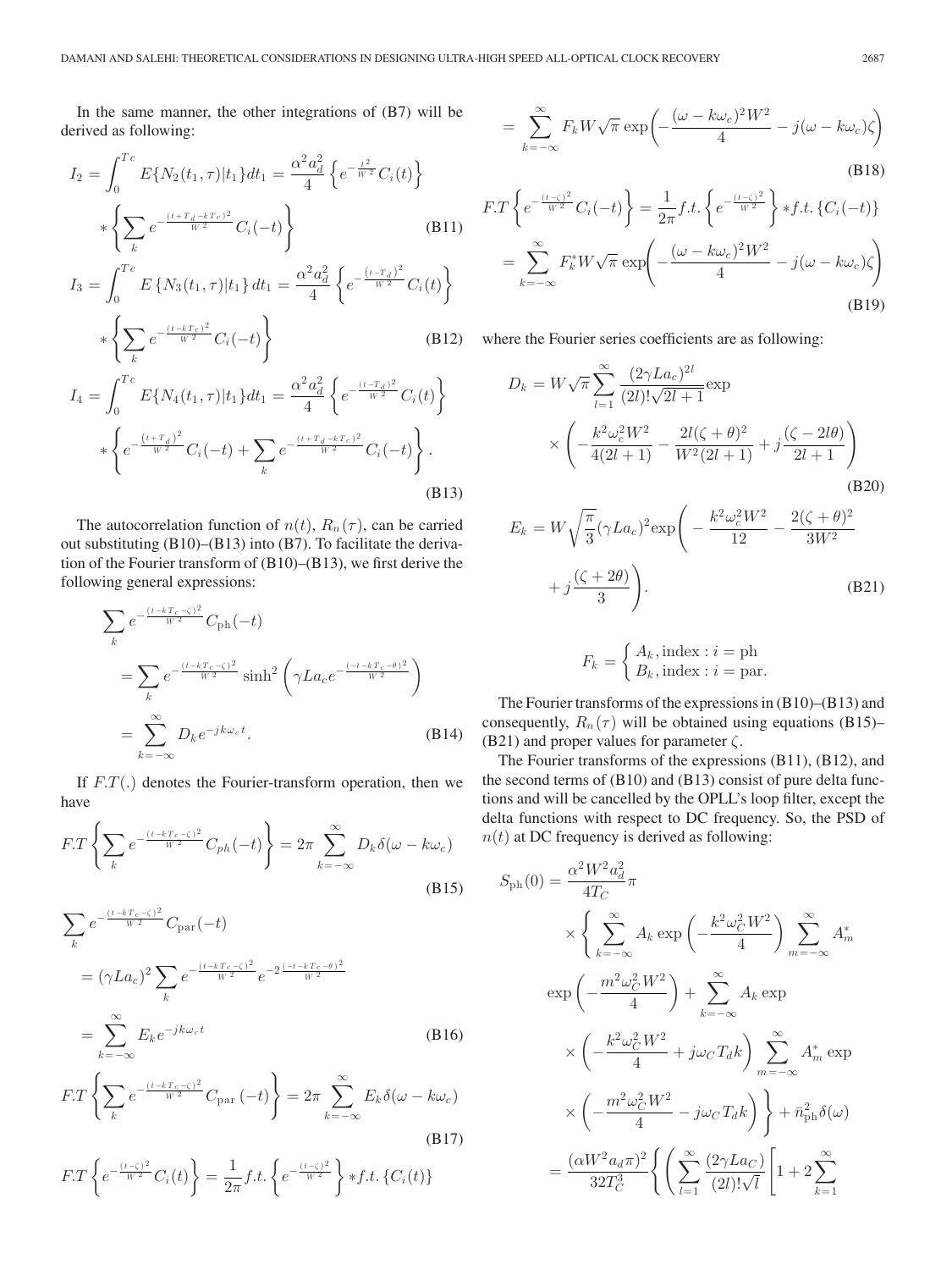$$
\exp\left(-\frac{k^2\omega_C^2 W^2}{4}\left(1+\frac{1}{2l}\right)\right)\cos(k\omega_C\theta)\right)^2
$$

$$
+\left(\sum_{l=1}^{\infty}\frac{(2\gamma La_C)^{2l}}{(2l)!\sqrt{l}}\left[1+2\sum_{k=1}^{\infty}\exp\left(\frac{k^2\omega_C^2 W^2}{4}\left(1+\frac{1}{2l}\right)\right)\right]
$$

$$
\cos\left(k\omega_C(\theta+T_d)\right)\right]^2\right\} + \bar{n}_{\rm ph}^2\delta(\omega) \tag{B22}
$$

$$
S_{\text{par}}(0) = \frac{\alpha^2 W^2 a_d^2}{4T_C} \pi \sum_{k=-\infty}^{\infty} \sum_{m=-\infty}^{\infty} B_k B_m^* \exp \times \left(-\frac{(k^2 + m^2)\omega_C^2 W^2}{4}\right) \left\{1 + e^{j\omega_C T_d(k-m)}\right\}
$$

$$
+\bar{n}_{\text{par}}^2\delta(\omega) = \frac{(\alpha a_d \pi)^2 (\gamma La_C W)^4}{8T_C^3} \sum_{k=-\infty}^{\infty}
$$

$$
\sum_{m=-\infty}^{\infty} \exp\left(-\frac{3(k^2+m^2)\omega_C^2 W^2}{8}\right)
$$

$$
\times [e^{j\omega_C (k-m)\theta} + e^{j\omega_C (k-m)(T_d+\theta)}] + \bar{n}_{\text{par}}^2 \delta(\omega)
$$

$$
= \frac{(\alpha a_d \pi)^2 (\gamma La_C W)^4}{4T_C^3} \left\{ \left( 1 + 2 \sum_{k=1}^{\infty} \exp\left( -\frac{3k^2 \omega_C^2 W^2}{8} \right) \cos(k\omega_C \theta) \right)^2 + \left( 1 + 2 \sum_{k=1}^{\infty} \exp\left( -\frac{3k^2 \omega_C^2 W^2}{8} \right) \cos(k\omega_C (\theta + T_d)) \right)^2 \right\} + \bar{n}_{\text{par}}^2 \delta(\omega). \tag{B23}
$$

The delta functions in (B22) and (B23), represent the pure DC power of  $n(t)$  and without additional derivations, we can represent their values in terms of DC component of  $n(t)$ .

#### **REFERENCES**

- [1] M. Jinno and T. Matsumoto, "All-optical timing extraction using a 1.5  $\mu$ m self pulsating multielectrode DFB LD," *Electron. Lett.*, vol. 24, pp. 1426– 1427, 1988.
- [2] P. E. Barnsley, H. J. Wickes, G. E. Wickens, and D. M. Spirit, "All-optical clock recovery from 5 Gb/s RZ data using a self-pulsating 1.56  $\mu$ m laser diode," *IEEE Photon. Technol. Lett.*, vol. 3, no. 10, pp. 942–945, 1991.
- [3] M. Jinno, T. Matsumoto, and M. Koga, "All-optical timing extraction using an optical tank circuit," *IEEE Photon. Technol. Lett.*, vol. 2, no. 3, pp. 203–204, Mar. 1990.
- [4] Z. Xiang, L. Chao, S. Ping, H. H. M. Shalaby, T. H. Cheng, and P. Ye, "A performance analysis of an all-optical clock extraction circuit based on Fabry-Perot filter," *J. Lightw. Technol.*, vol. 19, no. 5, pp. 603–613, May 2001.
- [5] S. Kawanishi and M. Saruwatari, "New-type phase-locked loop using travelling-wave laser-diode optical amplifier for very high-speed optical transmission," *Electron. Lett.*, vol. 24, pp. 1452–1453, 1988.
- [6] S. Kawanishi and M. Saruwatari, "10 GHz timing extraction from randomly modulated optical pulses using phase-locked loop with travellingwave laser-diode optical amplifier using optical gain modulation," *Electron. Lett.*, vol. 28, pp. 510–511, 1992.
- [7] S. Kawanishi and M. Saruwatari, "Ultra-high-speed PLL-type clock recovery circuit based on all-optical gain modulation in traveling-wave laser diode amplifier," *J. Lightw. Technol.*, vol. 11, no. 12, pp. 2123–2129, Dec. 1993.
- [8] E. S. Awad, C. J. K. Richardson, P. S. Cho, N. Moulton, and J. Goldhar, "Optical clock recovery using SOA for relative timing extraction between counterpropagating short picosecond pulses," *IEEE Photon. Technol. Lett.*, vol. 14, no. 3, pp. 396–398, Mar. 2002.
- [9] H. Bulow, "Optoelectronic synchronisation scheme for ultrahigh-speed optical demultiplexer," *Electron. Lett.*, vol. 31, pp. 1937–1938, 1995.
- [10] I. Phillips, A. Gloag, P. Kean, N. Doran, I. Bennion, and A. Ellis, "Simultaneous demultiplexing, data regeneration, and clock recovery with a single semiconductor optical amplifier-based nonlinear-optical loop mirror," *Opt. Lett.*, vol. 22, pp. 1326–1328, 1997.
- [11] T. Yamamoto, L. Oxenlowe, C. Schmidt, C. Schubert, E. Hilliger, U. Feiste *et al.*, "Clock recovery from 160 Gbit/s data signals using phase-locked loop with interferometric optical switch based on semiconductor optical amplifier," *Electron. Lett.*, vol. 37, pp. 509–510, 2001.
- [12] Y. M. Jhon, H. J. Ki, and S. H. Kim, "Clock recovery from 40 Gbps optical signal with optical phase-locked loop based on a terahertz optical asymmetric demultiplexer," *Opt. Commun.*, vol. 220, pp. 315–319, 2003.
- [13] I. Phillips, A. Gloag, D. Moodie, N. Doran, I. Bennion, and A. Ellis, "Simultaneous demultiplexing and clock recovery using a single electroabsorption modulator in a novel bi-directional configuration," *Opt. Commun.*, vol. 150, pp. 101–105, 1998.
- [14] I. Phillips, A. Gloag, D. Moodie, N. Doran, I. Bennion, and A. Ellis, "Drop and insert multiplexing with simultaneous clock recovery using an electroabsorption modulator," *IEEE Photon. Technol. Lett.*, vol. 10, no. 2, pp. 291–293, Feb. 1998.
- [15] D. T. Tong, B. Mikkelsen, T. Nielsen, K. Dreyer, and J. Johnson, "Optoelectronic phase-locked loop with balanced photodetection for clock recovery in high-speed optical time-division-multiplexed systems," *IEEE Photon. Technol. Lett.*, vol. 12, no. 8, pp. 1064–1066, Aug. 2000.
- [16] D. Tong, K.-L. Deng, B. Mikkelsen, G. Raybon, K. Dreyer, and J. Johnson, "160 Gbit/s clock recovery using electroabsorption modulatorbased phase-locked loop," *Electron. Lett.*, vol. 36, pp. 1951–1952, 2000.
- [17] I. Kang and M. Yan, "Simple setup for simultaneous optical clock recovery and ultra-short sampling pulse generation," *Electron. Lett.*, vol. 38, pp. 1199–1201, 2002.
- [18] C. Boerner, C. Schubert, C. Schmidt, E. Hilliger, V. Marembert, J. Berger *et al.*, "160 Gbit/s clock recovery with electro-optical PLL using bidirectionally operated electroabsorption modulator as phase comparator," *Electron. Lett.*, vol. 39, pp. 1071–1073, 2003.
- [19] J. Turkiewicz, E. Tangdiongga, G. Khoe, and H. de Waardt, "Clock recovery and demultiplexing performance of 160-Gb/s OTDM field experiments," *IEEE Photon. Technol. Lett.*, vol. 16, no. 6, pp. 1555–1557, Jun. 2004.
- [20] H.-F. Chou, Z. Hu, J. E. Bowers, D. J. Blumenthal, K. Nishimura, R. Inohara, and M. Usami, "Simultaneous 160-Gb/s demultiplexing and clock recovery by utilizing microwave harmonic frequencies in a travelingwave electroabsorption modulator," *IEEE Photon. Technol. Lett.*, vol. 16, no. 2, pp. 608–610, Feb. 2004.
- [21] E. S. Awad, P. Cho, N. Moulton, and J. Goldhar, "All-optical timing extraction with simultaneous optical demultiplexing from 40 Gb/s using a single electroabsorption modulator," *IEEE Photon. Technol. Lett.*, vol. 15, no. 1, pp. 126–128, Jan. 2003.
- [22] E. S. Awad, P. S. Cho, and J. Goldhar, "Simultaneous four-wave mixing and cross-absorption modulation inside a single EAM for high-speed optical demultiplexing and clock recovery," *IEEE Photon. Technol. Lett.*, vol. 17, no. 7, pp. 1534–1536, Jul. 2005.
- [23] E. S. Awad, P. S. Cho, N. Moulton, and J. Goldhar, "Subharmonic optical clock recovery from 160 Gb/s using time-dependent loss saturation inside a single electroabsorption modulator," *IEEE Photon. Technol. Lett.*, vol. 15, no. 12, pp. 1764–1766, Dec. 2003.
- [24] E. S. Awad, P. S. Cho, C. Richardson, N. Moulton, and J. Goldhar, "Optical 3R regeneration using a single EAM for all-optical timing extraction with simultaneous reshaping and wavelength conversion," *IEEE Photon. Technol. Lett.*, vol. 14, no. 9, pp. 1378–1380, Sep. 2002.
- [25] H. Dong, H. Sun, G. Zhu, Q. Wang, and N. Dutta, "Clock recovery using cascaded LiNbO3 modulator," *Opt. Exp.*, vol. 12, pp. 4751–4757, 2004.
- [26] O. Kamatani, S. Kawanishi, and M. Saruwatari, "Prescaled 6.3 GHz clock recovery from 50 Gbit/s TDM optical signal with 50 GHz PLL using